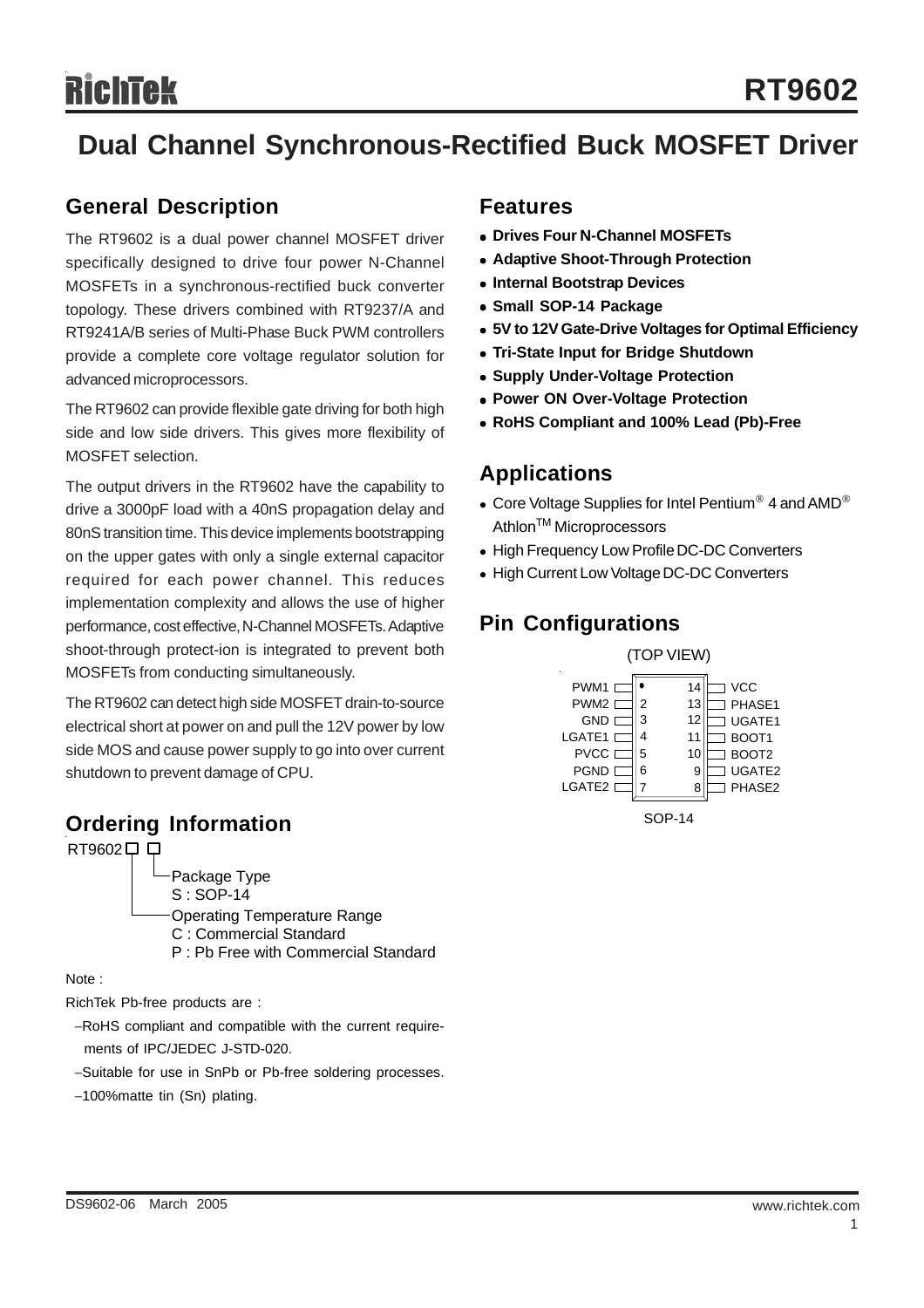## **Typical Application Circuit**

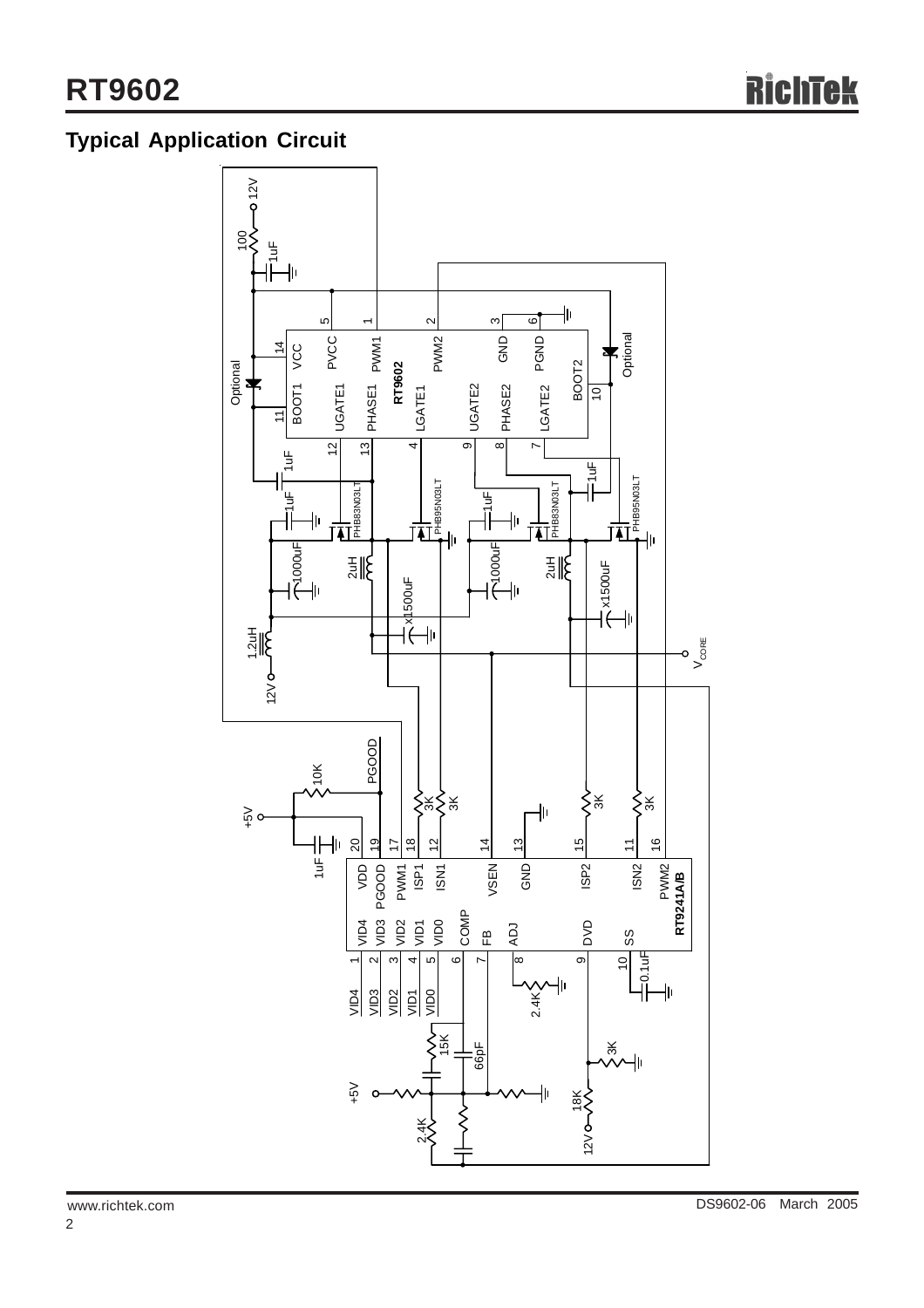## **Functional Pin Description**

| Pin No.         | <b>Pin Name</b>   | <b>Pin Function</b>                                                                                                                       |  |  |  |
|-----------------|-------------------|-------------------------------------------------------------------------------------------------------------------------------------------|--|--|--|
| 1               | PWM1              | Channel 1 PWM Input                                                                                                                       |  |  |  |
| 2               | PWM <sub>2</sub>  | Channel 2 PWM Input                                                                                                                       |  |  |  |
| 3               | <b>GND</b>        | Ground Pin                                                                                                                                |  |  |  |
| 4               | LGATE1            | Lower Gate Drive of Channel 1                                                                                                             |  |  |  |
| 5               | <b>PVCC</b>       | Upper and Lower Gate Driver Power Rail                                                                                                    |  |  |  |
| 6               | <b>PGND</b>       | Lower Gate Driver Ground Pin                                                                                                              |  |  |  |
| $\overline{7}$  | LGATE2            | Lower Gate Drive of Channel 2                                                                                                             |  |  |  |
| 8               | PHASE2            | Connect this pin to phase point of channel 2.<br>Phase point is the connection point of high side MOSFET source and low side MOSFET drain |  |  |  |
| 9               | UGATE2            | Upper Gate Drive of Channel 2                                                                                                             |  |  |  |
| 10              | BOOT <sub>2</sub> | Floating Bootstrap Supply Pin of Channel 2                                                                                                |  |  |  |
| 11              | BOOT <sub>1</sub> | Floating Bootstrap Supply Pin of Channel 1                                                                                                |  |  |  |
| 12 <sup>°</sup> | UGATE1            | Upper Gate Drive of Channel 1                                                                                                             |  |  |  |
| 13              | PHASE1            | Connect this pin to phase point of channel 1.<br>Phase point is the connection point of high side MOSFET source and low side MOSFET drain |  |  |  |
| 14              | <b>VCC</b>        | <b>Control Logic Power Supply</b>                                                                                                         |  |  |  |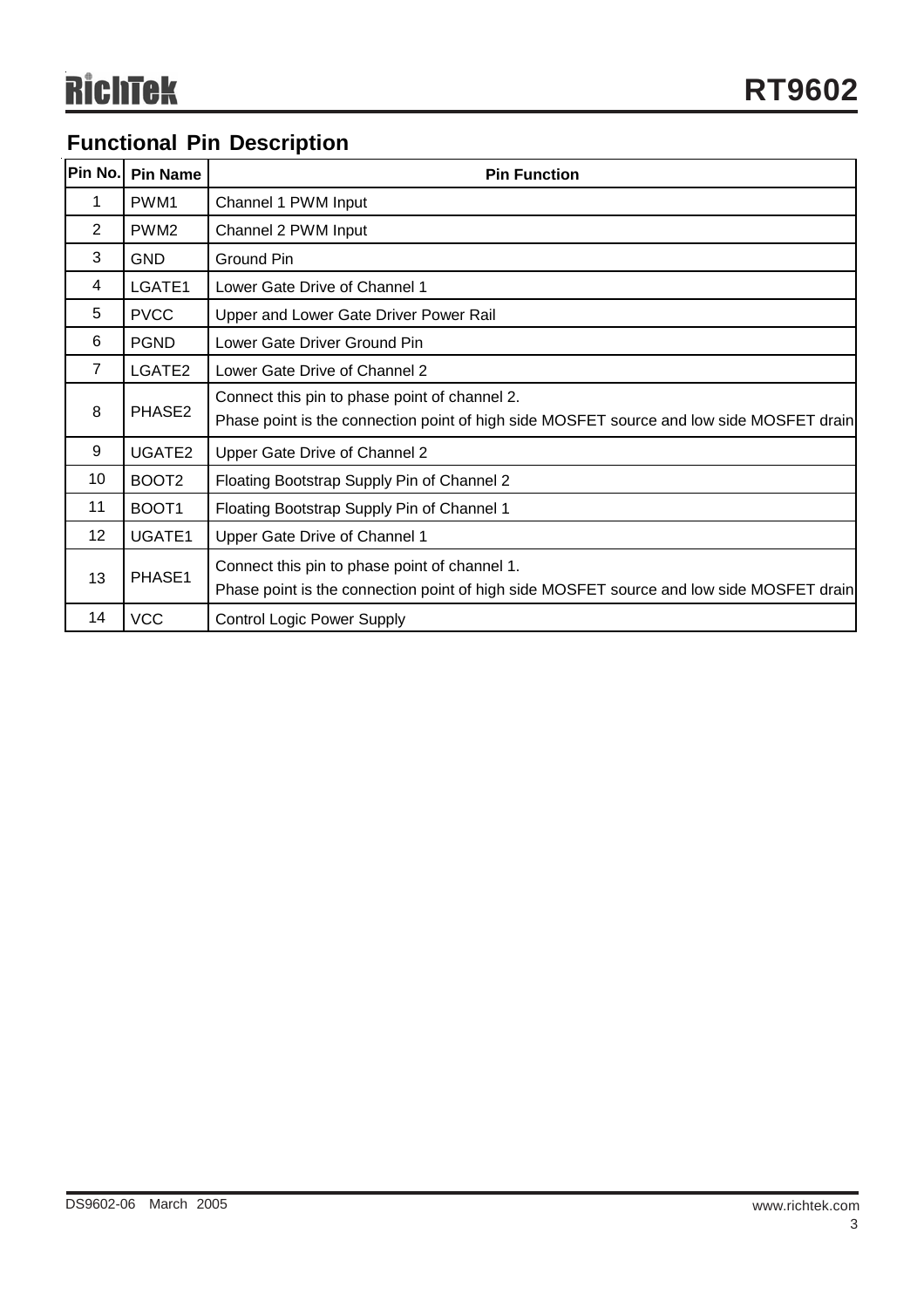## **Function Block Diagram**



## **Absolute Maximum Ratings** (Note 1)

| • PHASE to GND                        |                      |
|---------------------------------------|----------------------|
|                                       |                      |
|                                       |                      |
|                                       |                      |
| • BOOT to GND                         |                      |
|                                       |                      |
|                                       |                      |
|                                       |                      |
|                                       |                      |
| • Package Thermal Resistance (Note 3) |                      |
|                                       |                      |
|                                       |                      |
|                                       |                      |
|                                       |                      |
|                                       |                      |
| • ESD Susceptibility (Note 2)         |                      |
|                                       |                      |
|                                       |                      |
| www.richtek.com                       | DS9602-06 March 2005 |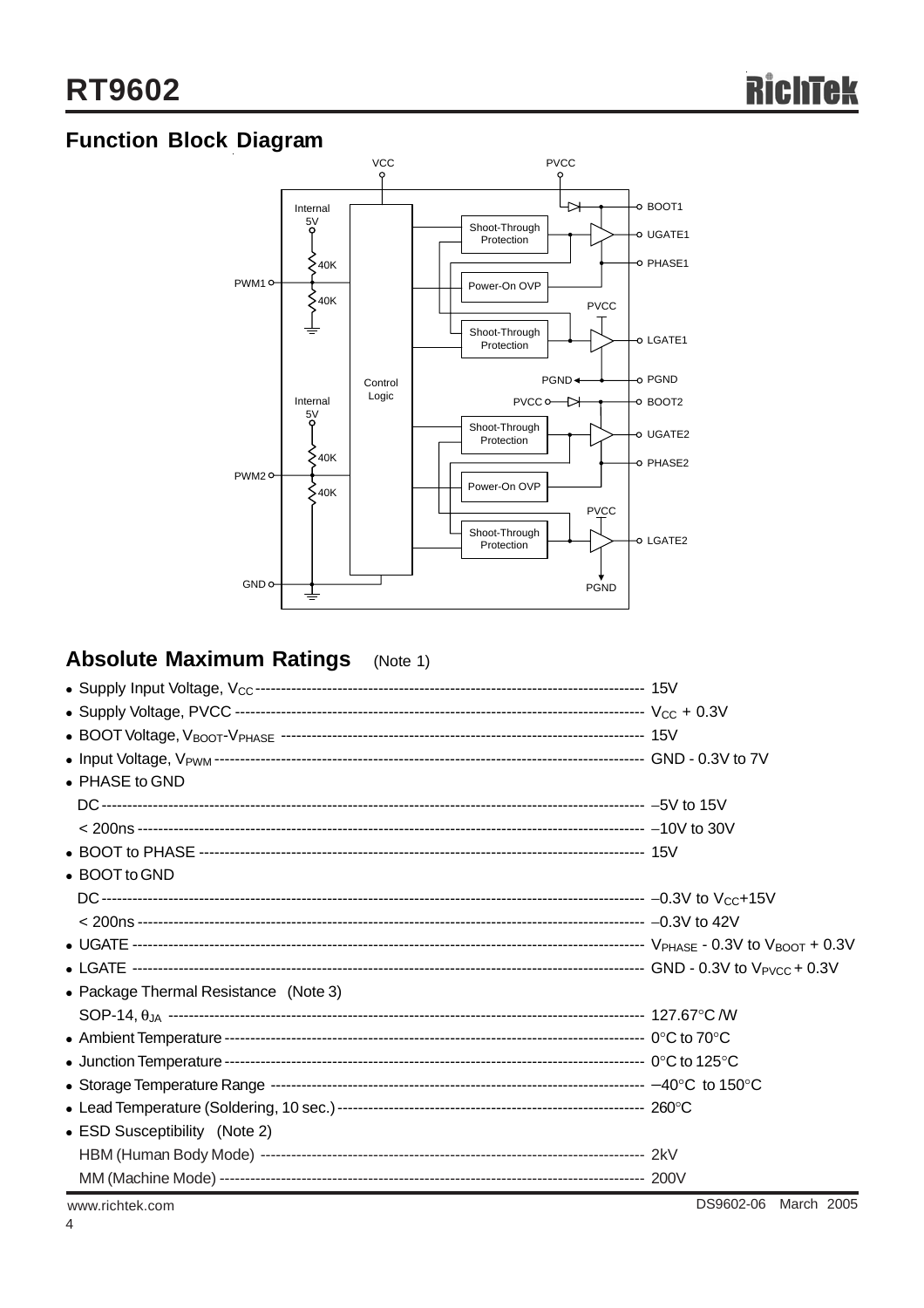## **Electrical Characteristics**

| <b>Parameter</b>                        | <b>Symbol</b>            | <b>Test Conditions</b>                                                                                                    | Min                      | <b>Typ</b>     | <b>Max</b>                                    | <b>Units</b> |  |  |  |
|-----------------------------------------|--------------------------|---------------------------------------------------------------------------------------------------------------------------|--------------------------|----------------|-----------------------------------------------|--------------|--|--|--|
| <b>V<sub>CC</sub> Supply Current</b>    |                          |                                                                                                                           |                          |                |                                               |              |  |  |  |
| <b>Bias Supply Current</b>              | $I_{VCC}$                | $f_{\text{PWM}} = 250kHz$ , $V_{\text{PVCC}} = 12V$ ,<br>$C_{\text{BOOT}} = 0.1 \mu F$ , R <sub>PHASE</sub> = 20 $\Omega$ | $\overline{a}$           | 5.5            | 8                                             | mA           |  |  |  |
| <b>Power Supply Current</b>             | <b>I</b> <sub>PVCC</sub> | $f_{\text{PWM}} = 250$ kHz, $V_{\text{PVCC}} = 12V$ ,<br>$C_{\text{BOOT}} = 0.1 \mu F$ , R <sub>PHASE</sub> = 20 $\Omega$ | $\overline{\phantom{a}}$ | 5.5            | 10                                            | mA           |  |  |  |
| <b>Power-On Reset</b>                   |                          |                                                                                                                           |                          |                |                                               |              |  |  |  |
| V <sub>CC</sub> Rising Threshold        |                          |                                                                                                                           | 8.6                      | 9.9            | 10.7                                          | V            |  |  |  |
| <b>Hysteresis</b>                       |                          |                                                                                                                           | 0.6                      | 1.35           | $\overline{\phantom{a}}$                      | V            |  |  |  |
| <b>PWM Input</b>                        |                          |                                                                                                                           |                          |                |                                               |              |  |  |  |
| Maximum Input Current                   |                          | $V_{\text{PWM}} = 0$ or 5V                                                                                                | 80                       | 127            | 150                                           | μA           |  |  |  |
| <b>PWM Floating Voltage</b>             |                          | $VCC = 12V$                                                                                                               | 1.1                      | 2.1            | 3.7                                           | V            |  |  |  |
| <b>PWM Rising Threshold</b>             |                          |                                                                                                                           | 3.3                      | 3.7            | 4.3                                           | V            |  |  |  |
| <b>PWM Falling Threshold</b>            |                          |                                                                                                                           | 1.0                      | 1.26           | 1.5                                           | $\vee$       |  |  |  |
| <b>UGATE Rise Time</b>                  |                          | $V_{\text{PVCC}} = V_{\text{VCC}} = 12V$ , 3nF load                                                                       | ÷.                       | 30             | $\overline{\phantom{a}}$                      | ns           |  |  |  |
| <b>LGATE Rise Time</b>                  |                          | $V_{\text{PVCC}} = V_{\text{VCC}} = 12V$ , 3nF load                                                                       | $-$                      | 30             | $-$                                           | ns           |  |  |  |
| <b>UGATE Fall Time</b>                  |                          | $V_{\text{PVCC}} = V_{\text{VCC}} = 12V$ , 3nF load                                                                       | $\overline{a}$           | 40             | --                                            | ns           |  |  |  |
| <b>LGATE Fall Time</b>                  |                          | $V_{\text{PVCC}} = V_{\text{VCC}} = 12V$ , 3nF load                                                                       | $\overline{a}$           | 30             | $\overline{a}$                                | ns           |  |  |  |
| <b>UGATE Turn-Off Propagation Delay</b> |                          | $V_{VCC}$ = $V_{PVCC}$ = 12V, 3nF load                                                                                    | $\overline{a}$           | 60             | $\overline{\phantom{a}}$                      | ns           |  |  |  |
| <b>LGATE Turn-Off Propagation Delay</b> |                          | $V_{VCC}$ = $V_{PVCC}$ = 12V, 3nF load                                                                                    | --                       | 45             | $\mathord{\hspace{1pt}\text{--}\hspace{1pt}}$ | ns           |  |  |  |
| Shutdown Window                         |                          |                                                                                                                           | 1.26                     | $\overline{a}$ | 3.7                                           | V            |  |  |  |
| Output                                  |                          |                                                                                                                           |                          |                |                                               |              |  |  |  |
| <b>Upper Drive Source</b>               | R <sub>UGATE</sub>       | $V_{VCC}$ = 12V, $V_{PVCC}$ = 12V                                                                                         | $\overline{a}$           | 1.75           | 3.0                                           | Ω            |  |  |  |
| <b>Upper Drive Sink</b>                 | RUGATE                   | $V_{VCC}$ = 12V, $V_{PVCC}$ = 12V                                                                                         | $\overline{a}$           | 2.8            | 5.0                                           | Ω            |  |  |  |
| <b>Lower Drive Source</b>               | RLGATE                   | $VVCC = 12V, VPVCC = 12V$                                                                                                 | $\overline{a}$           | 1.9            | 3.0                                           | Ω            |  |  |  |
| <b>Lower Drive Sink</b>                 |                          | $R_{LGATE}$ $V_{VCC}$ = $V_{PVCC}$ = 12V                                                                                  | $\overline{\phantom{a}}$ | 1.6            | 3.0                                           | $\Omega$     |  |  |  |

- **Note 1.** Stresses listed as the above "Absolute Maximum Ratings" may cause permanent damage to the device. These are for stress ratings. Functional operation of the device at these or any other conditions beyond those indicated in the operational sections of the specifications is not implied. Exposure to absolute maximum rating conditions for extended periods may remain possibility to affect device reliability.
- **Note 2.** Devices are ESD sensitive. Handling precaution recommended.
- **Note 3.**  $\theta_{JA}$  is measured in the natural convection at  $T_A = 25^\circ \text{C}$  on a low effective thermal conductivity test board of JEDEC 51-3 thermal measurement standard.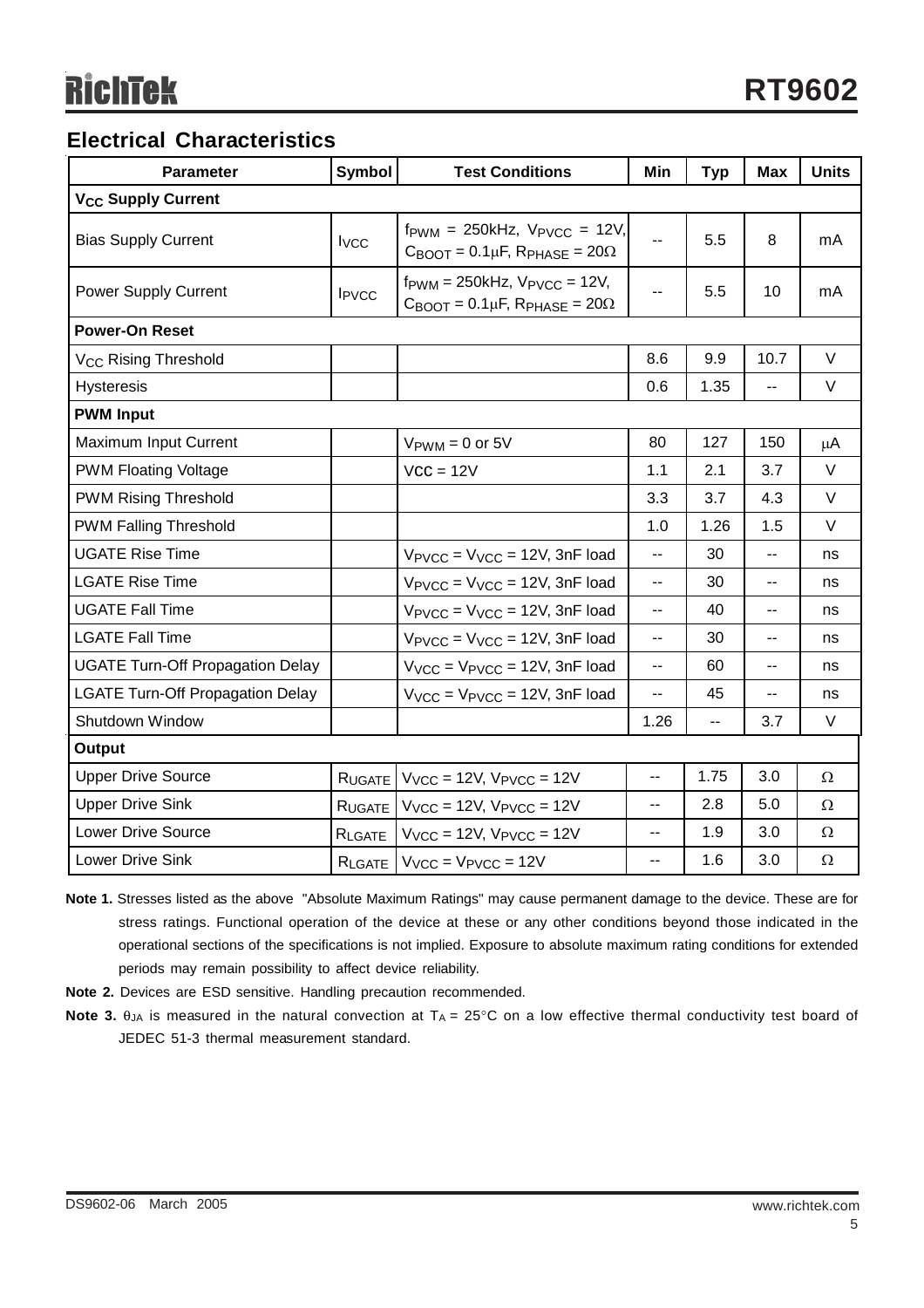## **Application Information**

The RT9602 has power on protection function which held UGATE and LGATE low before VCC up cross the rising threshold voltage. After the initialization, the PWM signal takes the control. The rising PWM signal first forces the LGATE signal turns low then UGATE signal is allowed to go high just after a non-overlapping time to avoid shootthrough current. The falling of PWM signal first forces UGATE to go low. When UGATE and PHASE signal reach a predetermined low level, LGATE signal is allowed to turn high. The non-overlapping function is also presented between UGATE and LGATE signal transient.

The PWM signal is recognized as high if above rising threshold and as low if below falling threshold. Any signal level in this window is considered as tri-state, which causes turn-off of both high side and low-side MOSFET. When PWM input is floating (not connected), internal divider will pull the PWM to 1.9V to give the controller a recognizable level. The maximum sink/source capability of internal PWM reference is 60μA.

The PVCC pin provides flexibility of both high side and low side MOSFET gate drive voltages. If 8V, for example, is applied to PVCC, then high side MOSFET gate drive is 8V to 1.5V (approximately, internal diode plus series resistance voltage drop). The low side gate drive voltage is exactly 8V.

The RT9602 implements a power on over-voltage protection function. If the PHASE voltage exceeds 1.5V at power on, the LGATE would be turn on to pull the PHASE low until the PHASE voltage goes below 1.5V. Such function can protect the CPU from damage by some short condition happened before power on, which is sometimes encountered in the M/B manufacturing line.

#### **Driving power MOSFETs**

The DC input impedance of the power MOSFET is extremely high. When  $V_{gs}$  at 12V (or 5V), the gate draws the current only few nanoamperes. Thus once the gate has been driven up to "ON"ON level, the current could be negligible.

However, the capacitance at the gate to source terminal should be considered. It requires relatively large currents to drive the gate up and down 12V (or 5V) rapidly. It also required to switch drain current on and off with the required speed. The required gate drive currents are calculated as follows.



Figure1. The gate driver must supply  $I_{gs}$  to  $C_{gs}$  and  $I_{gd}$  to  $C_{gd}$ 

In Figure 1, the current  $I_{q1}$  and  $I_{q2}$  are required to move the gate up to 12V. The operation consists of charging  $C_{\alpha d}$  and  $C_{\text{qs}}$ .  $C_{\text{qs1}}$  and  $C_{\text{qs2}}$  are the capacitances from gate to source of the high side and the low side power MOSFETs, respectively. In general data sheets, the  $C_{\alpha s}$  is referred as "C<sub>iss</sub>" which is the input capacitance.  $C_{qd1}$  and  $C_{qd2}$  are the capacitances from gate to drain of the high side and the low side power MOSFETs, respectively and referred to the data sheets as "C<sub>rss</sub>," the reverse transfer capacitance. For example,  $t_{r1}$  and  $t_{r2}$  are the rising time of the high side and the low side power MOSFETs respectively, the required current  $I_{qs1}$  and  $I_{qs2}$  are showed below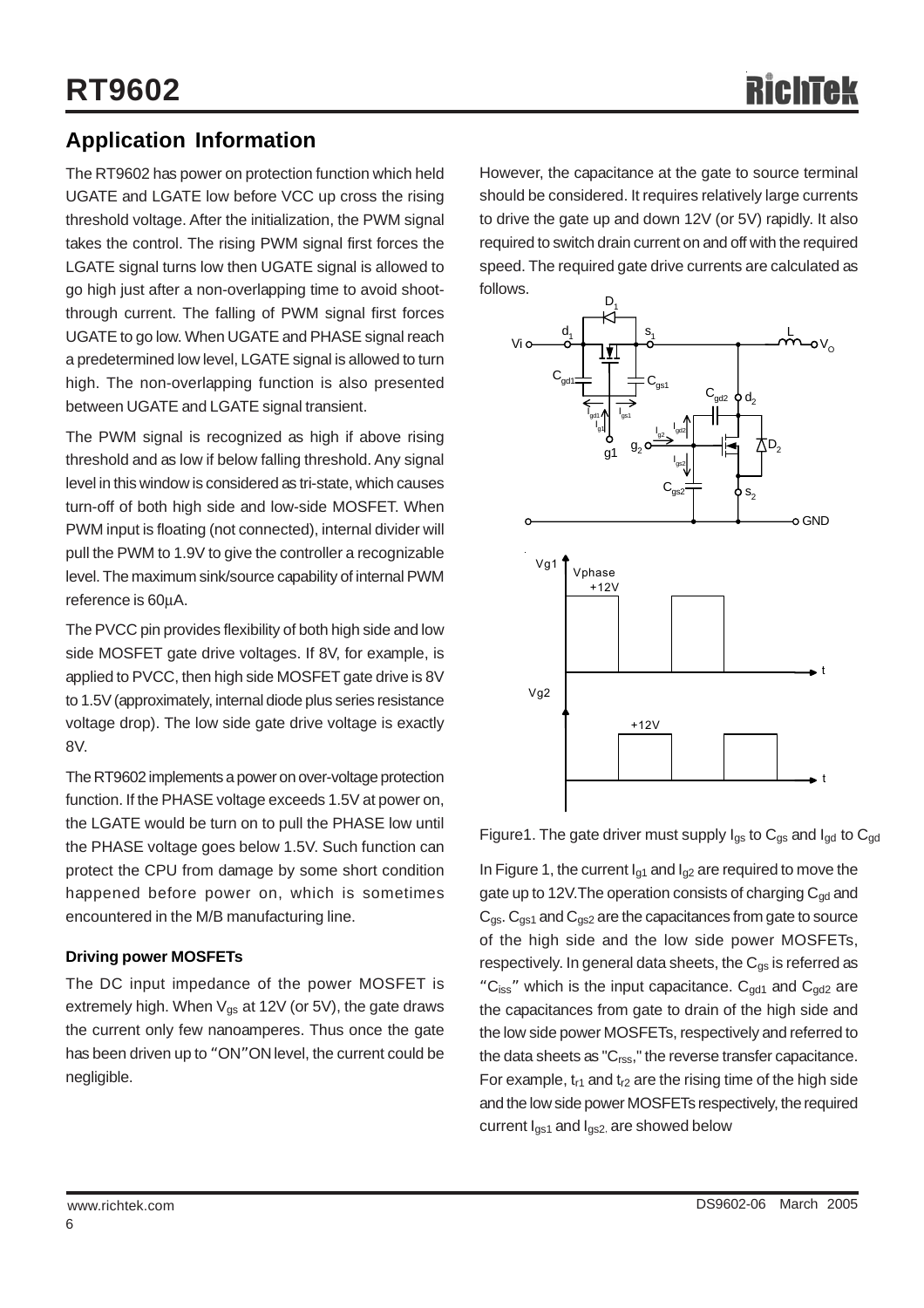$$
I_{gs1} = C_{gs1} \frac{dVg1}{dt} = \frac{C_{gs1} \times 12}{t_{r1}}
$$
 (1)

$$
I_{gs2} = C_{gs2} \frac{dVg2}{dt} = \frac{C_{gs2} \times 12}{t_{r2}} \tag{2}
$$

According to the design of RT9602, before driving the gate of the high side MOSFET up to 12V (or 5V), the low side MOSFET has to be off; and the high side MOSFET is turned off before the low side is turned on. From Figure 1, the body diode "D2" had been turned on before high side MOSFETs turned on

$$
I_{gd1} = C_{g1} \frac{dV}{dt} = C_{gd1} \frac{12V}{t_{r1}}
$$
 (3)

Before the low side MOSFET is turned on, the  $C_{gd2}$  have been charged to Vi. Thus, as  $C_{qd2}$  reverses its polarity and g<sub>2</sub> is charged up to 12V, the required current is

$$
I_{\text{gd2}}=C_{\text{gd2}}\frac{dV}{dt}=C_{\text{gd2}}\frac{Vi+12V}{t_{r2}} \hspace{1.0cm} (4)
$$

It is helpful to calculate these currents in a typical case. Assume a synchronous rectified BUCK converter, input voltage  $V_i = 12V$ ,  $V_{g1} = V_{g2} = 12V$ . The high side MOSFET is PHB83N03LT whose  $C_{iss}$  = 1660pF,  $C_{rss}$  = 380pF, and  $t_r$ = 14nS. The low side MOSFET is PHB95N03LT whose  $C_{iss}$  = 2200pF,  $C_{rss}$  = 500pF, and  $t_r$  = 30nS, from the equation (1) and (2) we can obtain

$$
I_{gs1} = \frac{1660 \times 10^{-12} \times 12}{14 \times 10^{-9}} = 1.428(A)
$$
 (5)

$$
I_{gs2} = \frac{2200 \times 10^{-12} \times 12}{30 \times 10^{-9}} = 0.88 (A)
$$
 (6)

from equation. (3) and (4)

$$
I_{gs1} = \frac{380 \times 10^{-12} \times 12}{14 \times 10^{-9}} = 0.326 \text{ (A)(7)}
$$
  

$$
I_{gs2} = \frac{500 \times 10^{-12} \times (12 + 12)}{30 \times 10^{-9}} = 0.4(A)(8)
$$
  
the total current required from the gate driving source is

$$
I_{g1} = I_{gs1} + I_{gd1} = (1.428 + 0.326) = 1.745(A)
$$
 (9)

$$
I_{g2} = I_{gs2} + I_{gd2} = (0.88 + 0.4) = 1.28(A) \quad (10)
$$

By a similar calculation, we can also get the sink current required from the turned off MOSFET.

#### **Layout Consider**

Figure 2. shows the schematic circuit of a two-phase synchronous-buck converter to implement the RT9602. The converter operates for the input rang from 5V to 12V.



Figure 2. Two- Phase Synchronous-Buck Converter Circuit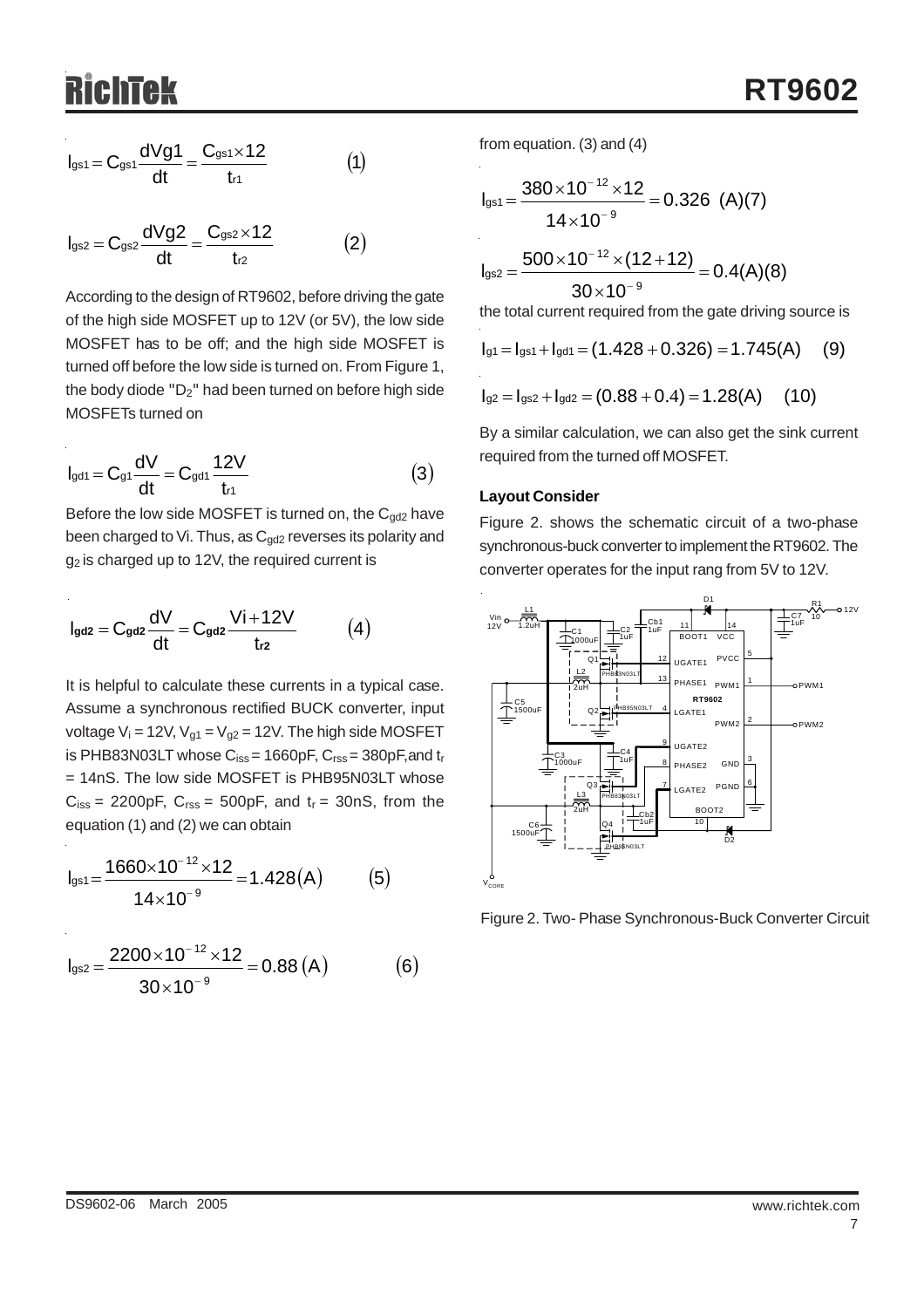When layout the PCB, it should be very careful. The powercircuit section is the most critical one. If not configured properly, it will generate a large amount of EMI. The junction of Q1, Q2, L2 and Q3, Q4, L4 should be very close. The connection from Q1, and Q3 drain to positive sides of C1, C2, C3, and C4; the connection from Q2, and Q4 source to the negative sides of C1, C2, C3, and C4 should be as short as possible.

Next, the trace from Ugate1, Ugate2, Lgate1, and Lgate2 should also be short to decrease the noise of the driver output signals. Phase1 and phase2 signals from the junction of the power MOSFET, carrying the large gate drive current pulses, should be as heavy as the gate drive trace. The bypass capacitor C7 should be connected to PGND directly. Furthermore, the bootstrap capacitors  $(C_{b1},$  $C<sub>b2</sub>$ ) should always be placed as close to the pins of the IC as possible.

#### **Select the Bootstrap Capacitor**

Figure 3. shows part of the bootstrap circuit of RT9602. The  $V_{CB}$  (the voltage difference between BOOT1 and PHASE1 on RT9602) provides a voltage to the gate of the high side power MOSFET. This supply needs to be ensured that the MOSFET can be driven. For this, the capacitance  $C_B$  has to be selected properly. It is determined by following constraints.



Figure 3. Part of Bootstrap Circuit of RT9602

In practice, a low value capacitor  $C_B$  will lead the overcharging that could damage the IC. Therefore to minimize the risk of overcharging and reducing the ripple on  $V_{CB}$ , the bootstrap capacitor should not be smaller than 0.1μF, and the larger the better. In general design, using 1μF can provide better performance. At least one low-ESR capacitor should be used to provide good local de-coupling. Here, to adopt either a ceramic or tantalum capacitor is suitable.

#### **Power Dissipation**

For not exceeding the maximum allowable power dissipation to drive the IC beyond the maximum recommended operating junction temperature of 125°C, it is necessary to calculate power dissipation appropriately. This dissipation is a function of switching frequency and total gate charge of the selected MOSFET. Figure 4. shows the power dissipation test circuit.  $C_1$  and  $C_1$  are the UGATE and LGATE load capacitors, respectively. The bootstrap capacitor value is 0.01μF.



Figure 4. RT9602 Power Dissipation Test Circuit

Figure 5. shows the power dissipation of the RT9602 as a function of frequency and load capacitance. The value of the  $C_U$  and  $C_L$  are the same and the frequency is varied from 100kHz to 600kHz. PVCC and  $V_{CC}$  is 12V and connected together. Figure 6.shows the same characterization for PVCC tied to 5V instead of 12V.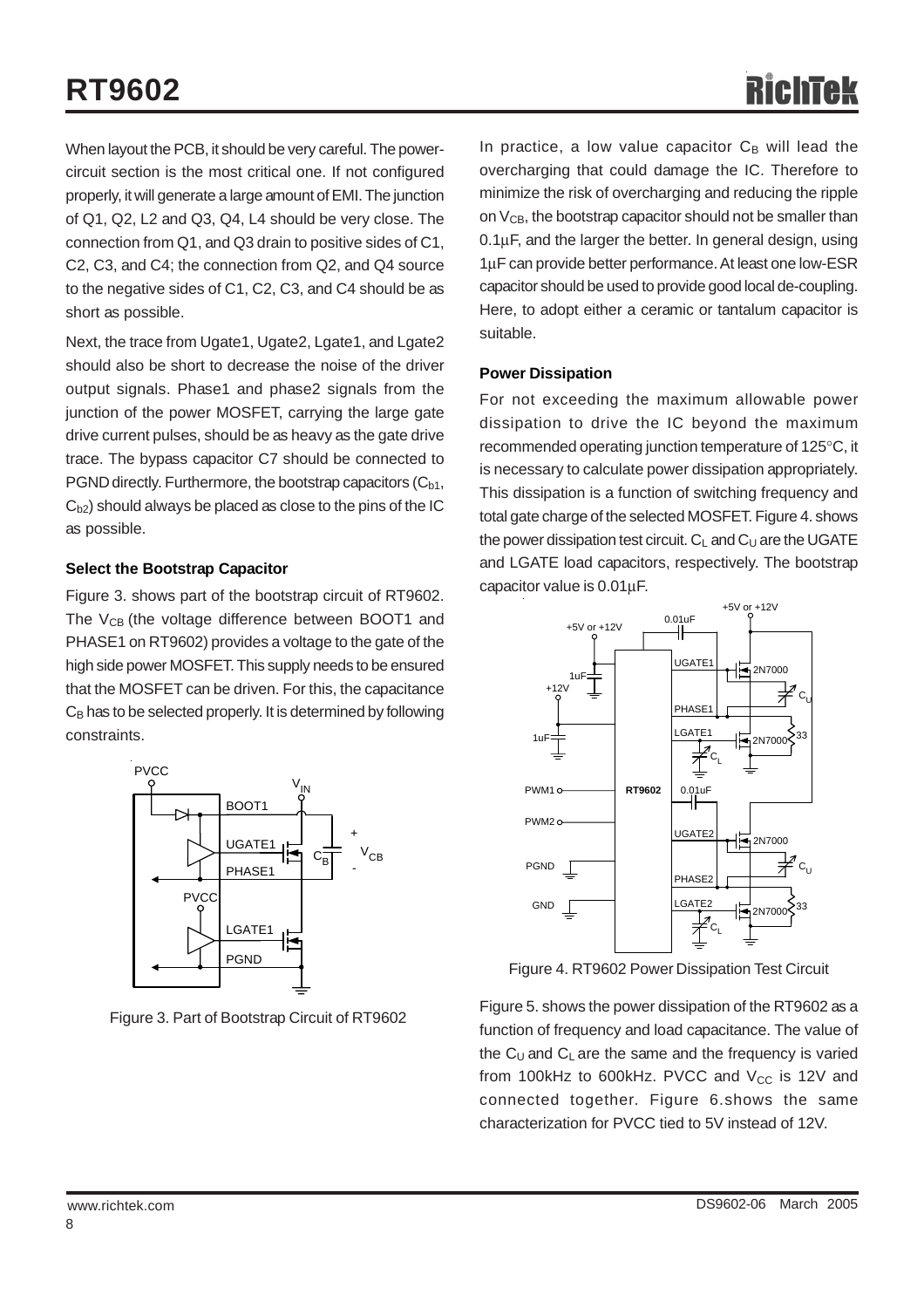

Figure 5. Power Dissipation vs. Frequency (RT9602)



Figure 6. Power Dissipatin vs. Frequency, PVCC = 5V

The operating junction temperature can be calculated from the power dissipation curves (Figure 5 and Figure 6). Assume the RT9602's PVCC =  $V_{CC}$ =12V, operating frequency is 200kHz, and the  $C_U=C_L=1.5nF$  which emulate the input capacitances of the high side and low side power MOSFETs. From Figure 5, the power dissipation is 500mW. In RT9602, the package thermal resistance  $\theta_{JA}$  is 127.67°C/W, the operating junction temperature is calculated as:

$$
T_J = 127.67^{\circ} \text{C/W} \times 500 \text{mW} + 25^{\circ} \text{C} = 88.84^{\circ} \text{C} \tag{11}
$$

where the 25°C is the ambient temperature.

The method to improve the thermal transfer is to increase the PCB copper area around the RT9602, first. Then, adding a ground pad under IC to transfer the heat to the peripheral of the board.

#### **Power on Over-Voltage Protection Function**

The RT9602 provides a protect function which can avoid some short condition happened before power on.

The following discussion about the power on over-voltage protection function of RT9602 is based on the experiments of the high side MOSFET directly shorted to 12V. The test circuit as shown in the typical application circuit (with RT9241A/B dual-channel synchronous-rectified buck controller) the  $V_{CC}$  and the phase signals are measured on the VCC pin and the phase pin of RT9602. The LGATE signal is measured on the gate terminal of MOSEFET.



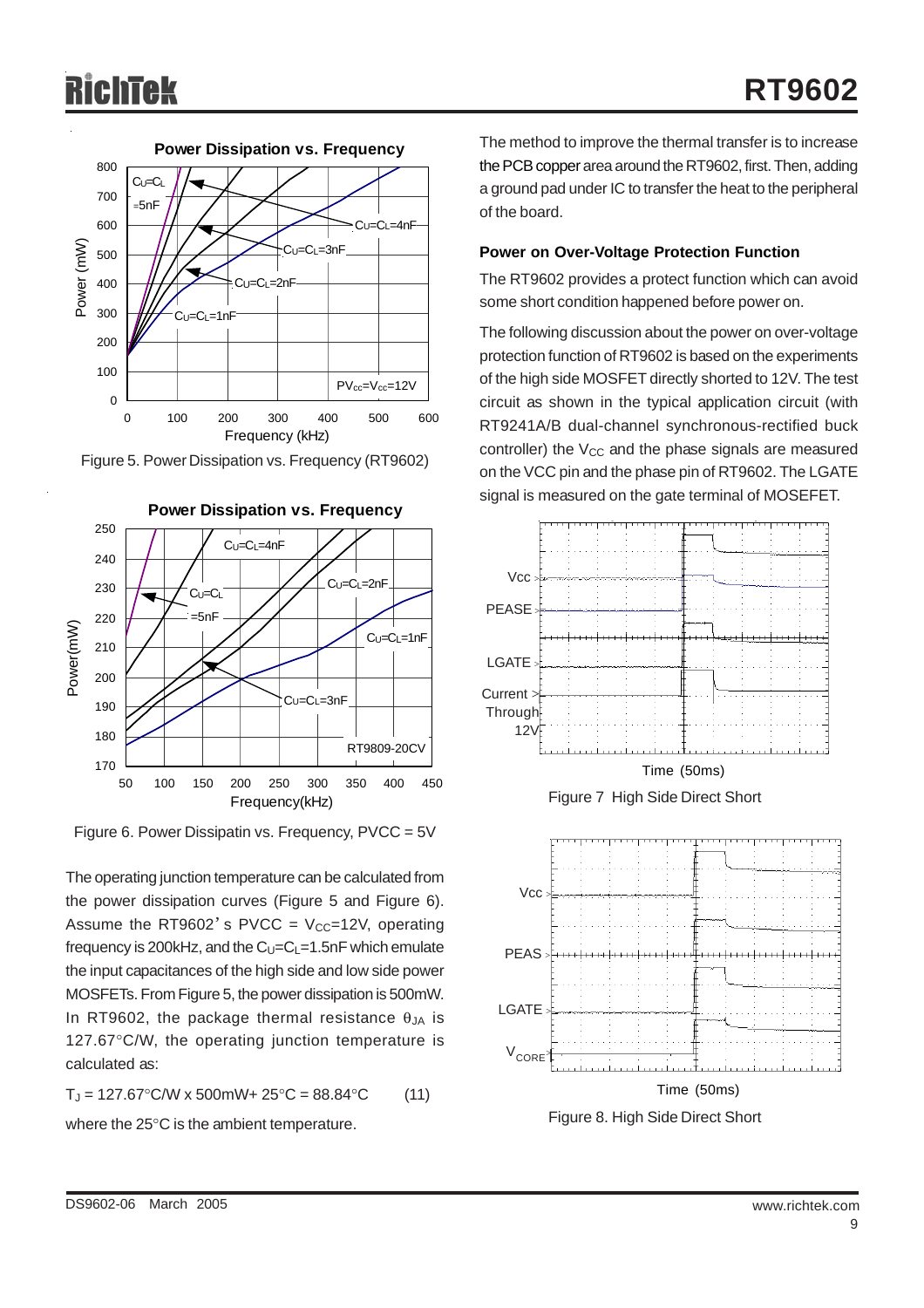# **RT9602**



Referring to Figure 7, when V<sub>CC</sub> exceeds 1.5V, RT9602 turns on the LGATE to clamp the Phase through the low side MOSFET. During the turn-on of the low side MOSFET, the current of ATX 12V is limited at 25A although the maximum current of ATX 12V listed on the case of ATX is 15A. After the ATX 12V shuts down, the  $V_{CC}$  falls slowly. Please note that the trigger point of RT9602 is at 1.5V  $V_{\text{CC}}$ , and the clamped value of phase is at about 2.4V. Next, reference to Figure 8, it is obvious that since the Phase voltage increases during the power-on, the  $V_{\text{CORE}}$ increases correspondingly, but is gradually decreased as LGATE and V<sub>CC</sub> decrease. In Figure 9, during the turn-on of the low side MOSFET, the  $V_{CC}$  is much less than 12V, thus the RT9241A/B keeps the PWM signal at high impedance state.